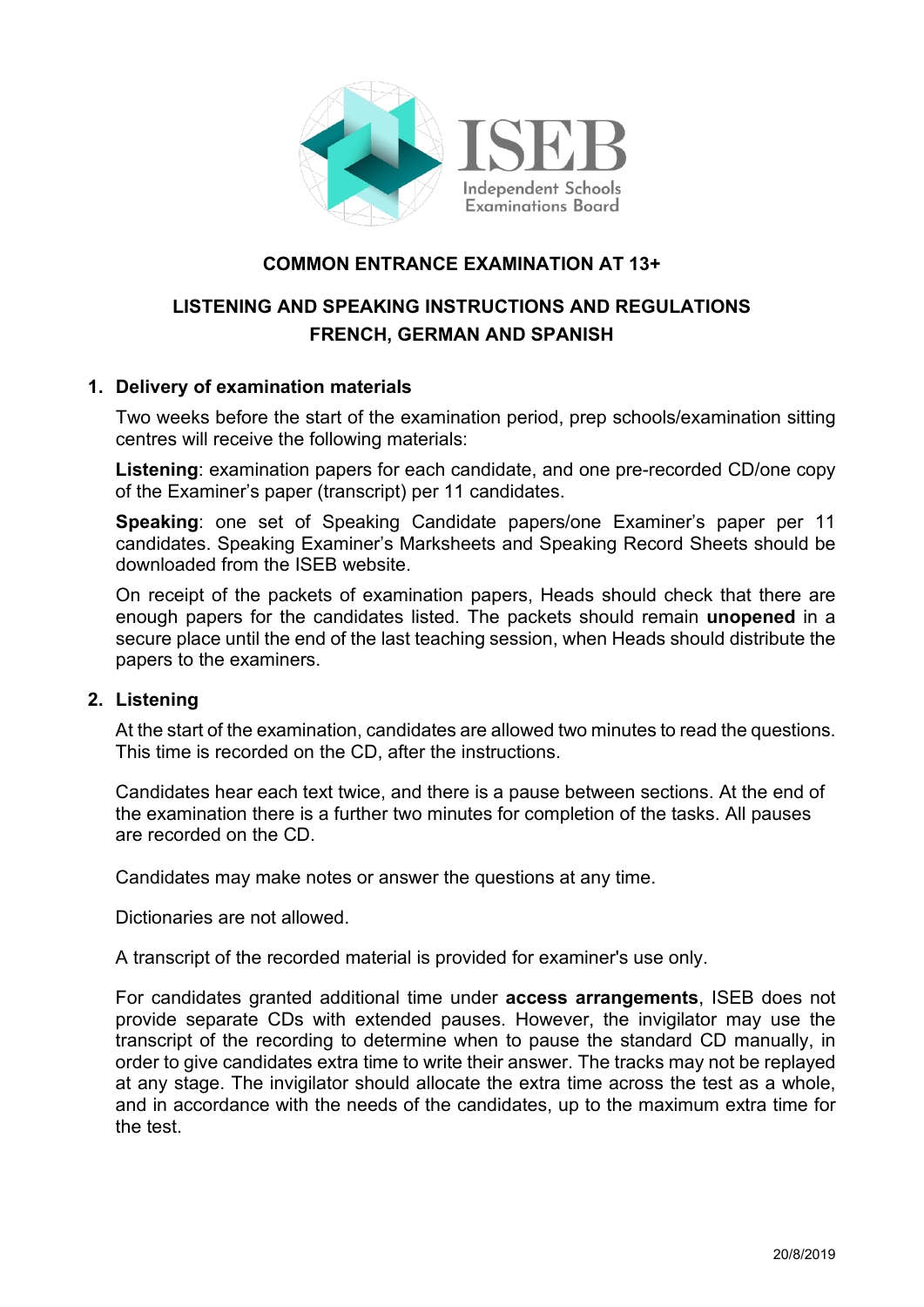# **3. Speaking** (4 or 6 minutes + 10 minutes' preparation time)

Candidates may use a bilingual dictionary during the preparation time but may not use any other reference material or make any notes.

# **4. Recording the speaking examination**

Prep schools may use CDs, memory sticks or any other digital equipment for recording candidates, but are expected to liaise with senior schools about the most appropriate method.

Recording equipment should be tested in advance. The microphone should be turned towards the candidate and all extraneous noises excluded, if possible.

For each individual senior school, the examiner should record the name of the prep school at the beginning of the CD/memory stick/digital file, and each candidate's name as he/she begins the examination.

Pauses due to hesitation in the candidate's delivery of answers must remain on the recording. During the changeover of candidates, if machines are fitted with a PAUSE button, it is better to use this than the STOP control.

#### **5. Action after the examination**

Signed speaking examination mark sheets, record sheets and listening examination papers for each candidate should be forwarded to senior schools, together with the recordings. These should be sent by next-day delivery or courier by the last day of the speaking examination period. Packets containing speaking examination media must be clearly marked with the **language** and **level**, and include the sender's name and address. Senior schools will undertake to return media **only** when a return label has been supplied. Emails containing digital speaking files should include all relevant details.

#### **6. Action by senior schools**

- (a) At least seven days before the examination period, senior schools will receive copies of the Speaking Examiner and Speaking Candidate examination papers for assessment purposes.
- (b) The **moderator's report form should be** downloaded from the ISEB website, **completed for each prep school** and returned as soon as possible after the test has been moderated. This provides valuable feedback to prep school examiners.
- (c) Senior schools will be responsible for the cost of returning recordings to prep schools **only when addressed labels have been supplied.**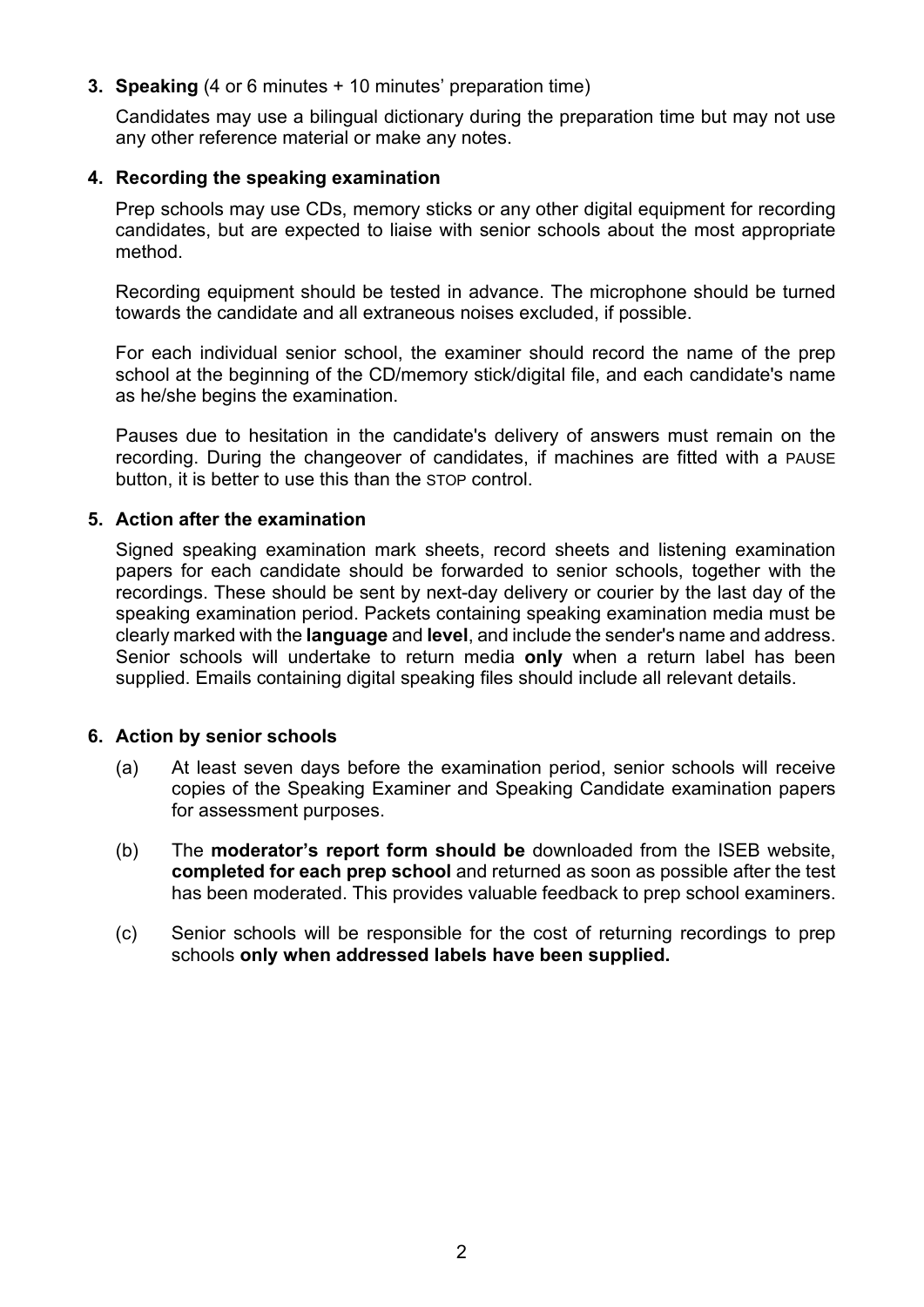### **FRENCH SPEAKING**

## **Level 1**

## **Prepared topics (1-2 minutes each)**

This section consists of two short conversations between the examiner and the candidate. In each case the candidate is allowed to speak uninterrupted for up to 30 seconds and then is asked some specific, spontaneous questions (approximately 3-4) about the topic, bringing the time for the discussion of both topics to a total of 4 minutes.

The topics for both conversations are chosen and prepared in advance by the candidate. They may be any topic covered by the syllabus *(see pages 2 and 4 of the syllabus)* and the examiner will need to be aware of the candidate's choices prior to the examination.

### **Prepared topics assessment**

Both discussions are marked out of 10, according to the following descriptors.

| Mark        | <b>Communication</b>                                       |
|-------------|------------------------------------------------------------|
| 5           | Very good: information presented with confidence.          |
| 4           | Good: a good amount of information conveyed.               |
| 3           | Satisfactory: a reasonable amount of information conveyed. |
| $\mathbf 2$ | Limited: very simple information conveyed.                 |
|             | Poor: very little information conveyed.                    |
|             | No relevant information conveyed.                          |

| <b>Mark</b> | <b>Accuracy and Quality</b>                                                                                   |  |  |
|-------------|---------------------------------------------------------------------------------------------------------------|--|--|
| 5           | Good accent and range of vocabulary; possible errors in more complex<br>language, but generally accurate.     |  |  |
| 4           | Some errors, but clear message and generally good pronunciation.                                              |  |  |
| 3           | Generally simple answers and frequent errors, but language more accurate<br>than inaccurate.                  |  |  |
| 2           | Very limited vocabulary; short, simple sentences; errors very frequent;<br>comprehension somewhat delayed.    |  |  |
|             | Occasional, short phrases; communication often hindered by<br>errors:<br>pronunciation barely understandable. |  |  |
|             | No language produced worthy of credit.                                                                        |  |  |

**NB: the final mark out of 20 should be scaled up to be out of 25, to have equal weighting with the Listening, Reading and Writing papers, in accordance with the following scale:** 

| $20 = 25$ | $16 = 20$ | $12 = 15$ | $8 = 10$ | $4 = 5$ |
|-----------|-----------|-----------|----------|---------|
| $19 = 24$ | $15 = 19$ | $11 = 14$ | $7 = 9$  | $3 = 4$ |
| $18 = 23$ | $14 = 18$ | $10 = 13$ | $6 = 8$  | $2 = 3$ |
| $17 = 21$ | $13 = 16$ | $9 = 11$  | $5 = 6$  | $1 = 1$ |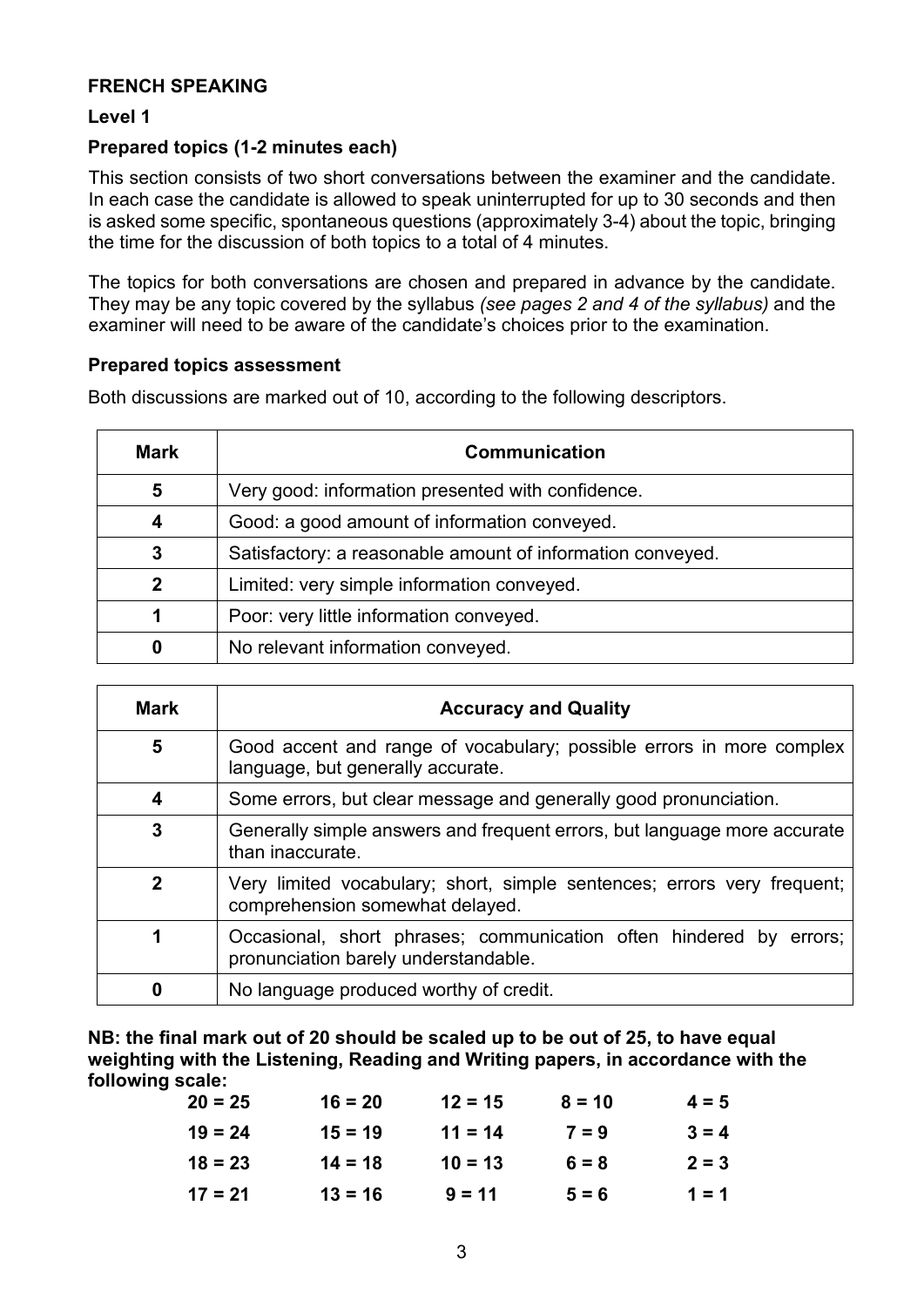# **Level 2**

The examination consists of three sections: a role-play situation; a discussion of one prepared topic and an open, unprepared conversation.

# **Section 1: Role-play situation (about 2 minutes; 9 marks)**

Three role plays are provided, and the examiner must choose any one of them for each candidate. The examiner may distribute the role plays in any order, but should ensure that all three are used more or less equally over the examination session.

The role-play situation requires a candidate to carry out six tasks in the target language, which have been given in English. Candidates should be advised to focus on the role play for at least three of the ten minutes' preparation time.

The role plays may be based on any area of the syllabus, and will be of a transactional or social nature, such as conversations in a shop, at the station, in a café/restaurant etc., or discussing hobbies, school or family etc. with a friend.

The following points are important:

- As in the whole of the speaking test, English should never be used.
- The exercise must be introduced by the examiner in the target language, using the exact wording given in the examiner's script.
- One task in each role play will require the candidate to answer an unprepared question (indicated by the words *Answer the question* on the examination paper).
- The question for the unprepared task must not be rephrased, unless it is clear that the candidate is unable to respond to the original question. However, rephrased questions must not change the nature of the task set.
- Responses to the unprepared question will be open-ended, and therefore a range of appropriate answers will be acceptable. Full sentences in response to the unprepared question are not expected and the full mark can be given for an answer consisting of a short phrase or a single word, if appropriate.
- Each task must be carried out in full. If the candidate is unable to respond to one of the tasks set (including the unprepared question), the examiner should proceed to the next task.
- If there has been considerable hesitation, a maximum of  $\frac{1}{2}$  a mark is to be awarded for the task.
- If a candidate requests a repeat, using appropriate language, and then answers promptly and correctly, he/she should not be penalised.
- The mark scheme states that minor errors are to be tolerated. These might include, for example, an incorrect adjectival agreement or an imprecise verb form. Provided that full communication is achieved and there is no confusion, a candidate should not be penalised for such errors.
- Examiners should trust their own judgement and, if in doubt, be generous towards the candidate.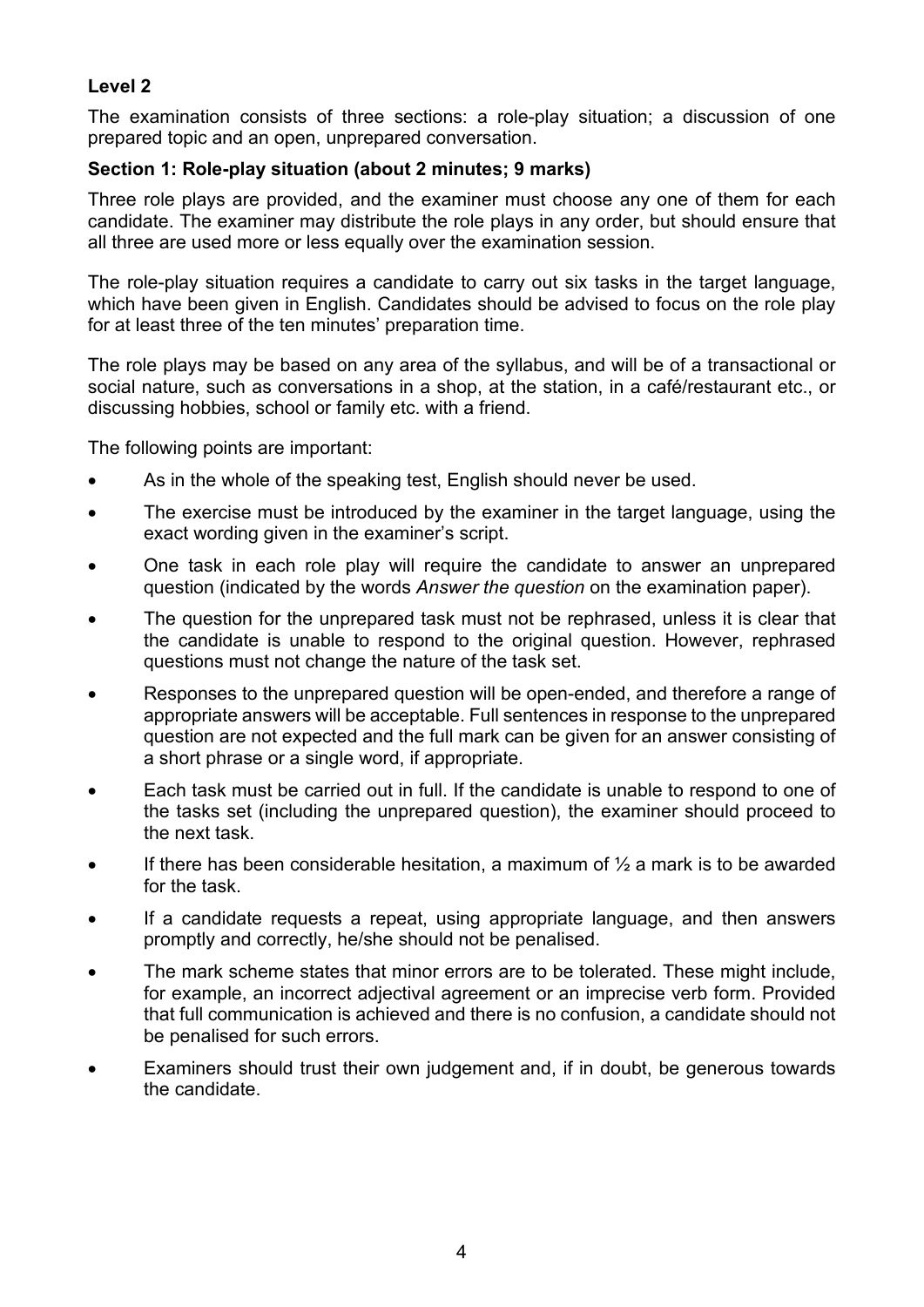## **Role–play assessment**

Each role play is marked out of 9, according to the following descriptors. There is a total of 6 marks for the tasks and up to 3 marks for the quality of language throughout the role play.

| <b>Completion of tasks</b><br>Mark (per task) |                                                                |
|-----------------------------------------------|----------------------------------------------------------------|
|                                               | Full communication.                                            |
|                                               | Task partly carried out; there may be considerable hesitation. |
| o                                             | Failure to communicate.                                        |

| <b>Mark</b><br>(overall impression) | <b>Quality of language</b>                                    |  |  |
|-------------------------------------|---------------------------------------------------------------|--|--|
|                                     | High level of accuracy with no significant errors.            |  |  |
|                                     | Level of language generally good but with a number of errors. |  |  |
|                                     | Marked weaknesses in the use of language.                     |  |  |
|                                     | Little or no effective use of the target language.            |  |  |

# **Section 2: Prepared topic (about 2 minutes; 8 marks)**

This section consists of a short conversation between the examiner and the candidate.

The topic for discussion is chosen and prepared in advance by the candidate. It may be any topic covered by the syllabus *(see pages 2 and 5 of the syllabus)*. The examiner will need to be aware of the candidate's choice prior to the examination.

At the start of this section, the examiner should ask the candidate to introduce the topic in the target language.

The candidate is then allowed up to 30 seconds to speak without interruption, to show what he/she can do. After 30 seconds, the examiner must intervene to ask at least four questions on the topic during the course of the two minutes.

Credit will be given for relevant, spontaneous communication, appropriate response to the questions and accuracy and quality of language, including pronunciation and an ability to use a range of tenses. The examiner should therefore ensure candidates are given the opportunity to demonstrate knowledge of the passé composé, as well as the present and near future tenses.

The examiner should not continue significantly beyond the maximum time allowed for this part of the examination, to allow ample time for the final section.

#### **Section 3: Open Conversation (about 2 minutes; 8 marks)**

This section consists of an open, spontaneous and unprepared discussion of any/all of the topics listed in Level 1, which should not overlap with the prepared topic.

The Open Conversation should last the stipulated two minutes for each candidate. With weaker candidates, it may be appropriate to cover a wider range of topics at a more superficial level, but a more able candidate should be able to explore one or two topics in greater depth.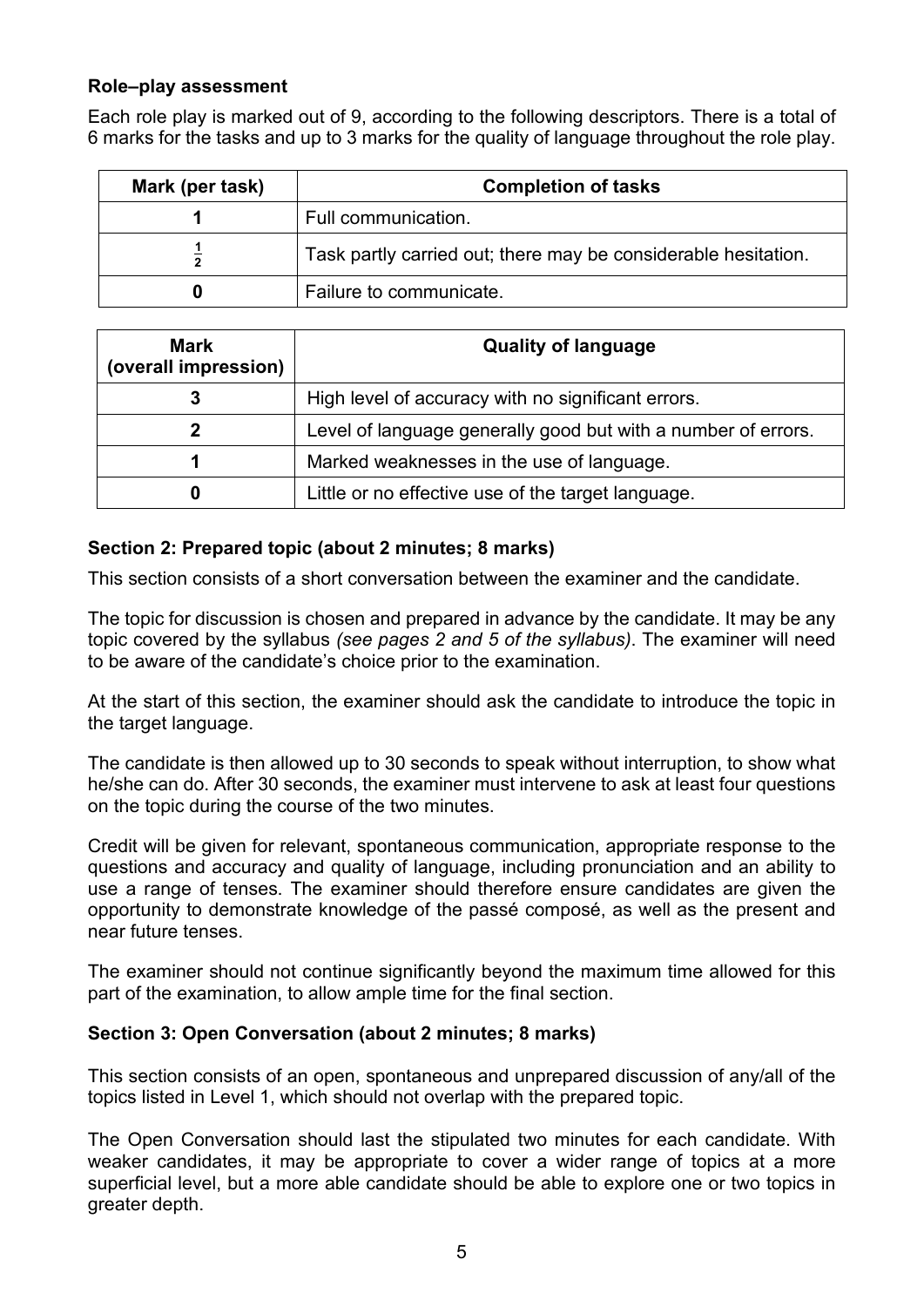It can be helpful to ease the candidate into the Open Conversation by asking a general 'starter' question relating to a particular topic, for example: 'Tell me a little about your family …' and allowing him/her to lead the direction of the conversation.

Examiners are encouraged to enable candidates to demonstrate a range of vocabulary and grammar, to develop their responses and to show their fluency and knowledge of the language (including passé composé, as well as the present and near future tenses for access to the highest marks).

Note that the highest marks are given for:

- good communication
- ready responses
- wide range of vocabulary
- good pronunciation

Of course, grammatical accuracy matters, and it is essential for good communication, but it is not the principal criterion by which a candidate's performance is judged. The best candidates have plenty to say in answer to the questions and communicate it effectively and convincingly, using a range of tenses.

For **both sections 2 and 3**, the following points are important:

- Striking a balance between candidate and examiner contribution is important.
- The examiner should avoid saying too much, but should not allow the whole exercise to become a pupil monologue; the candidate must also demonstrate an ability to respond to the questions.
- As far as possible, the examiner should make sure that questions are open-ended and avoid asking too many questions which require only short answers.
- However, candidates are expected to give natural replies to questions, so their answers need not be in the form of complete sentences, where a short answer is appropriate.
- The examiner should try to extend the candidate as far as possible, by giving him/her the opportunity to explain and justify his/her opinions.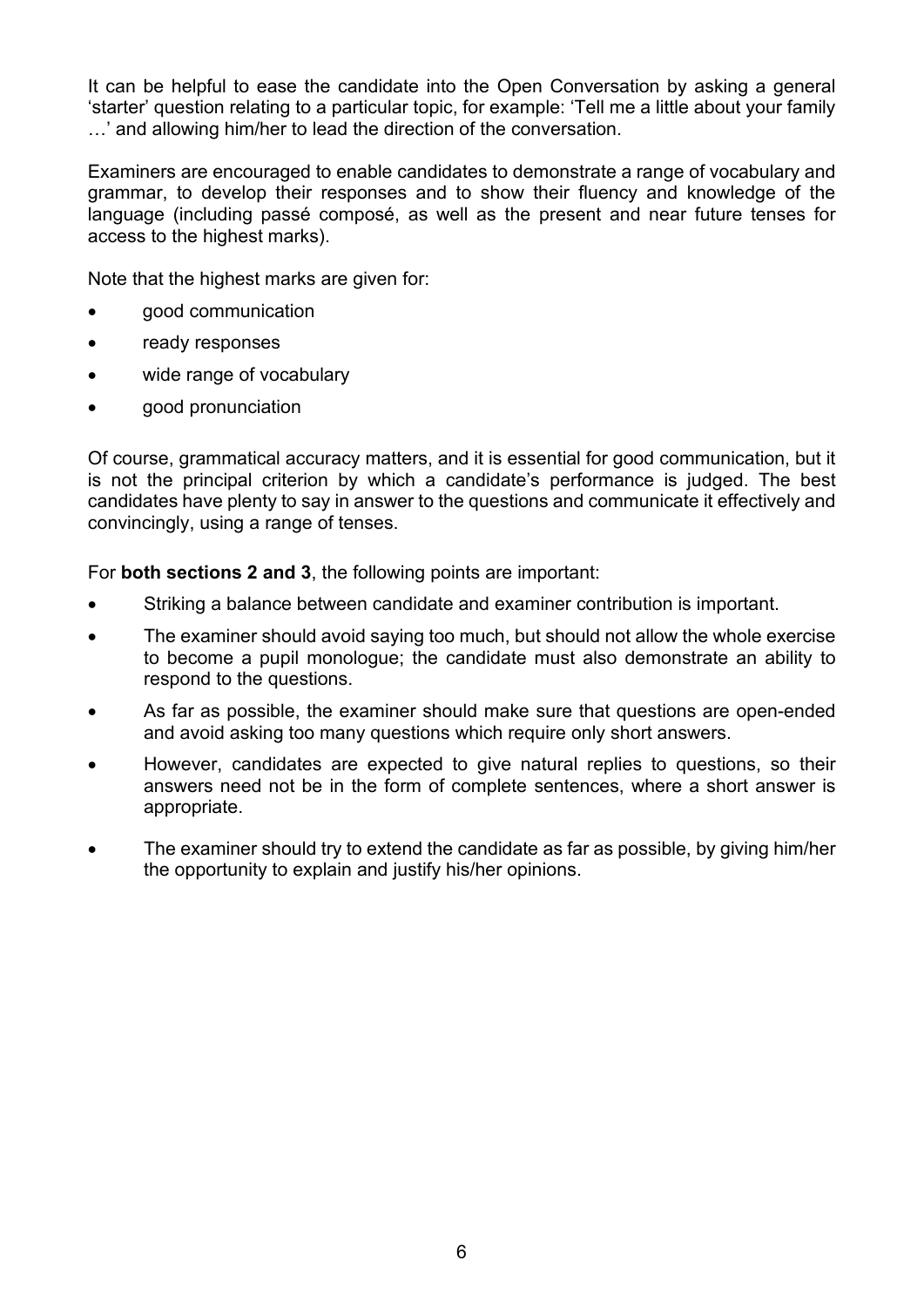# **Prepared topic and Open Conversation assessment**

Both sections are marked out of 8, according to the following descriptors. (A best fit policy should be used and ½ marks may be awarded.)

| <b>Mark</b>    | <b>Descriptor</b>                                                                                                                                                                                                                                                                                                                                                              |
|----------------|--------------------------------------------------------------------------------------------------------------------------------------------------------------------------------------------------------------------------------------------------------------------------------------------------------------------------------------------------------------------------------|
| 8              | Excellent: a lot of information communicated; good pronunciation and at<br>least a reasonable attempt at intonation; a high level of accuracy; a range<br>of tenses attempted, including accurate use of the passé composé, as well<br>as the present and near future tenses; opinions and justification offered;<br>errors may exist but only in the most ambitious language. |
| $\overline{7}$ | Very good communication: ready responses, mainly accurate including<br>some successful use of the passé composé and near future, as well as<br>very good use of the present tense; a wide range of vocabulary; good<br>pronunciation.                                                                                                                                          |
| 6              | Good communication: generally ready responses, though with some<br>hesitation and a number of errors; a good range of vocabulary; a<br>reasonable attempt at pronunciation.                                                                                                                                                                                                    |
|                | NB a range of tenses is not required.                                                                                                                                                                                                                                                                                                                                          |
| $4 - 5$        | Satisfactory communication: adequate responses; some hesitation; some<br>significant errors.                                                                                                                                                                                                                                                                                   |
| 3              | Limited communication: hesitant and probably with serious errors;<br>prompting required.                                                                                                                                                                                                                                                                                       |
| $\overline{2}$ | Very limited communication: very hesitant, with prompting needed;<br>relatively little accurate usage.                                                                                                                                                                                                                                                                         |
| $0 - 1$        | Very weak: little or no communication; not easily understood; much<br>prompting needed.                                                                                                                                                                                                                                                                                        |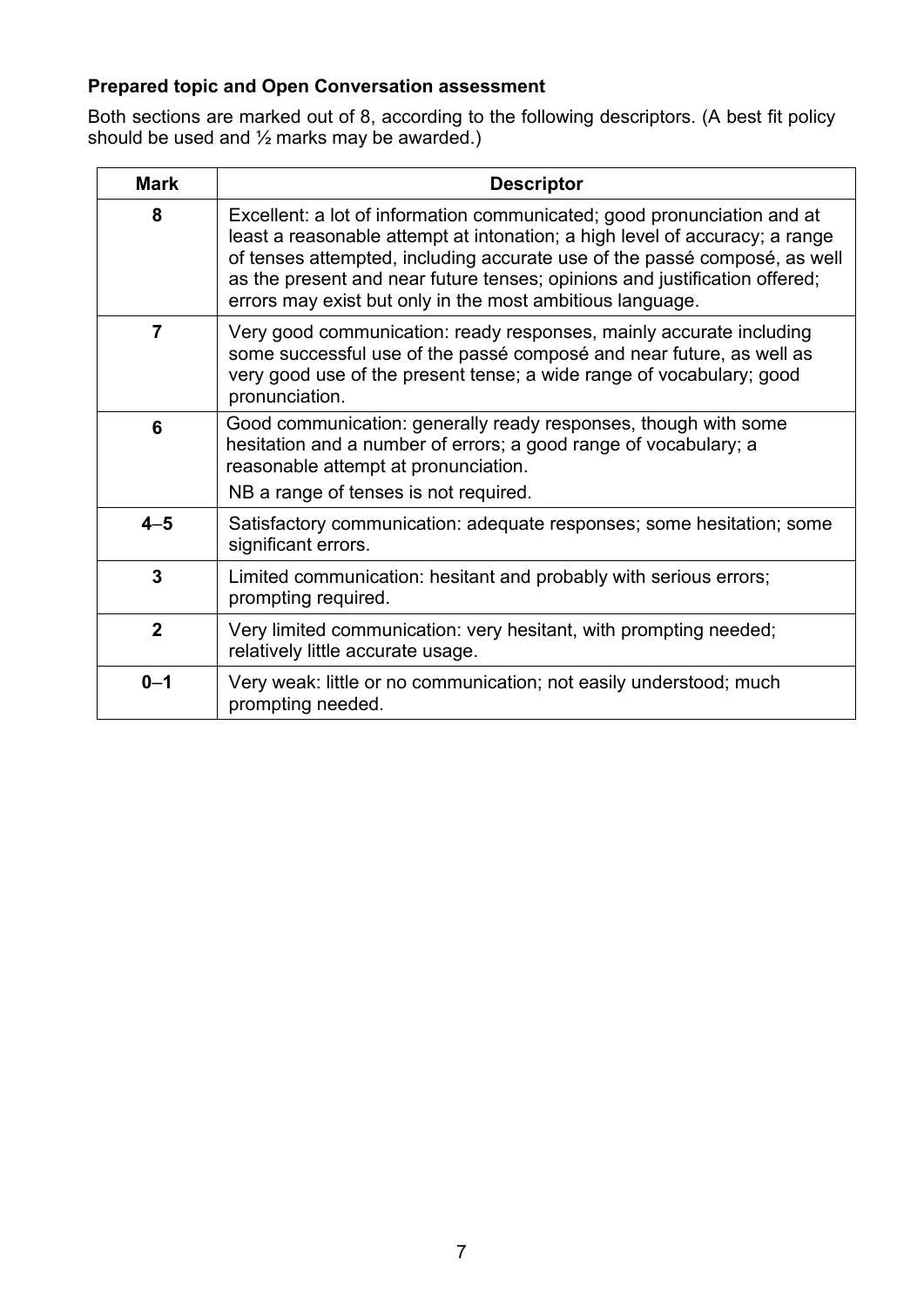#### **GERMAN SPEAKING**

The examination consists of two elements:

#### **Role-play situation (about 2 minutes)**

Three role plays are provided, and the examiner must choose any one of them for each candidate. The examiner may distribute the role plays in any order, but should ensure that all three are used more or less equally over the examination session.

The role-play situation requires a candidate to carry out six tasks in the target language which have been given in English. Candidates should be advised to focus on the role play for at least three of the ten minutes' preparation time.

The role plays may be based on any area of the syllabus, and will be of a transactional or social nature, such as conversations in a shop, at the station, in a café/restaurant etc., or discussing hobbies, school or family etc. with a friend.

The following points are important:

- As in the whole of the speaking test, English should never be used.
- The exercise must be introduced by the examiner in the target language, using the exact wording given in the examiner's script.
- One task in each role play will require the candidate to answer an unprepared question (indicated by the words *Answer the question* on the examination paper).
- The question for the unprepared task must not be rephrased, unless it is clear that the candidate is unable to respond to the original question. However, rephrased questions must not change the nature of the task set.
- Responses to the unprepared question will be open-ended, and therefore a range of appropriate answers will be acceptable. Full sentences in response to the unprepared question are not expected and the full mark can be given for an answer consisting of a short phrase or a single word, if appropriate.
- Each task must be carried out in full. If the candidate is unable to respond to one of the tasks set (including the unprepared question), the examiner should proceed to the next task.
- If there has been considerable hesitation, a maximum of  $\frac{1}{2}$  a mark is to be awarded for the task.
- If a candidate requests a repeat, using appropriate language, and then answers promptly and correctly, he/she should not be penalised.
- The mark scheme states that minor errors are to be tolerated. These might include, for example, an incorrect adjectival agreement or an imprecise verb form. Provided that full communication is achieved and there is no confusion, a candidate should not be penalised for such errors.
- Examiners should trust their own judgement and, if in doubt, be generous towards the candidate.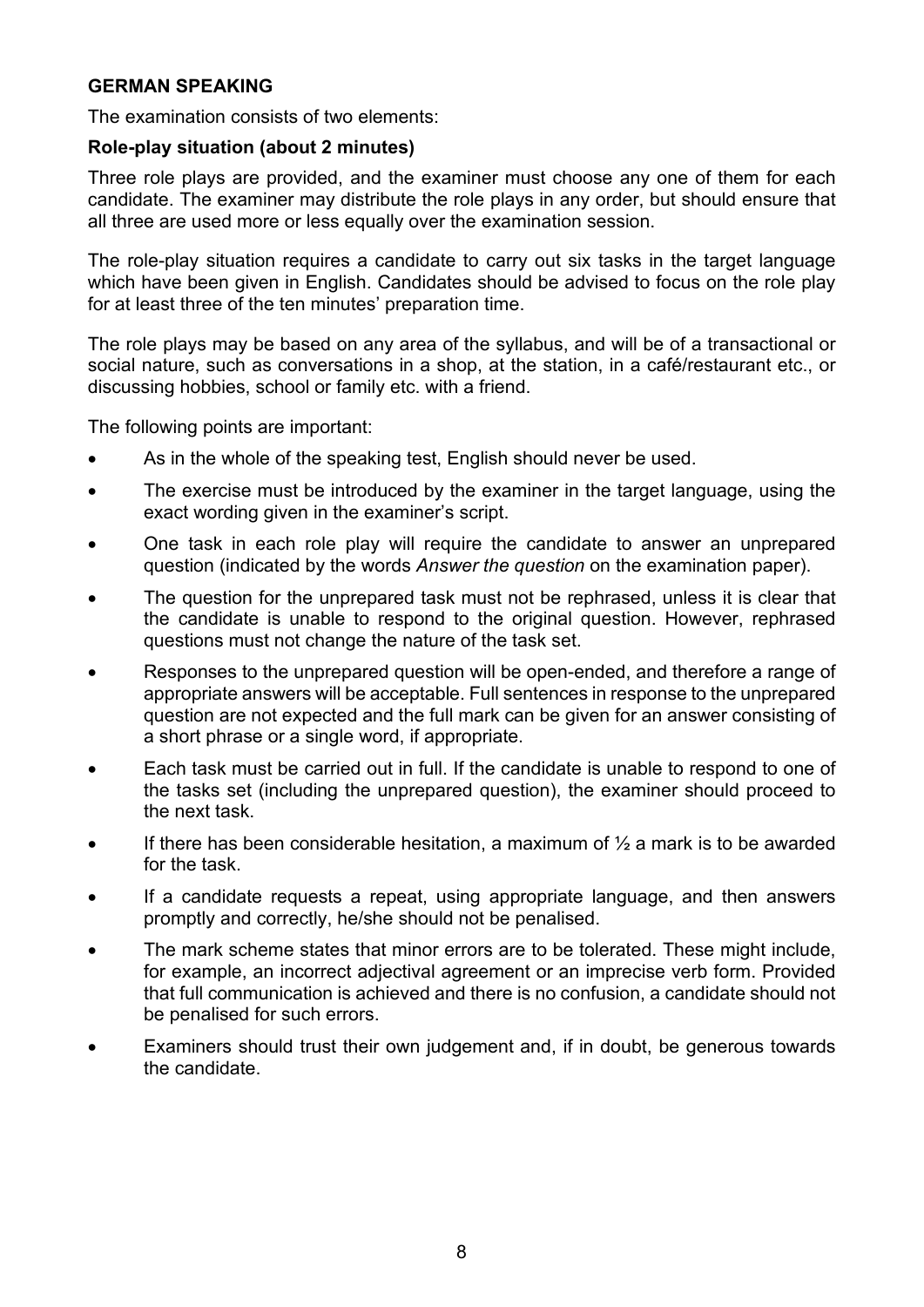### **Role–play assessment**

Each role play is marked out of 9, according to the following descriptors. There is a total of 6 marks for the tasks and up to 3 marks for the quality of language throughout the role play.

| Mark (per task) | <b>Completion of tasks</b>                                     |
|-----------------|----------------------------------------------------------------|
|                 | Full communication.                                            |
|                 | Task partly carried out; there may be considerable hesitation. |
|                 | Failure to communicate.                                        |

| <b>Mark</b><br>(overall<br>impression) | <b>Quality of language</b>                                    |
|----------------------------------------|---------------------------------------------------------------|
| 3                                      | High level of accuracy with no significant errors.            |
| כי                                     | Level of language generally good but with a number of errors. |
|                                        | Marked weaknesses in the use of language.                     |
|                                        | Little or no effective use of the target language.            |

# **Prepared topics (2-4 minutes)**

This section consists of two short conversations between the examiner and the candidate. In each case, the candidate is allowed to speak uninterrupted for up to 30 seconds and then is asked at least four questions about the topic.

The topic for conversation A is **chosen and prepared in advance by the candidate**. It may be any topic covered by the syllabus *(see pages 2 and 4 of the syllabus).* This may be one of the four listed for Part B, but in this case could be limited to a particular part of the topic. The examiner will need to be aware of the candidate's choice prior to the examination.

The topic for conversation B is **selected by the examiner and given to the candidate at the beginning of the preparation time**. It must be one of the four topics specified in the syllabus (house, home, daily routine and chores; free-time and holiday activities; life and work at school; personal description, family, friends and pets). It must, of course, be different from the topic chosen by the candidate for conversation A.

Altogether, the two conversations should last between two and four minutes. The examiner should try to ensure that each of them does last for at least one minute. On the other hand, the examiner should not continue significantly beyond the maximum time allowed for this part of the examination. A good candidate should be able to give plenty of evidence of his or her ability within that time.

The intention is to allow the candidate to take the initiative and to show how much he/she can do. It is, of course, very important that the examiner gives the greatest possible opportunity for this to happen.

Credit will be given for relevant, spontaneous communication, appropriate response to the questions and accuracy and quality of language, including pronunciation and an ability to use a range of tenses.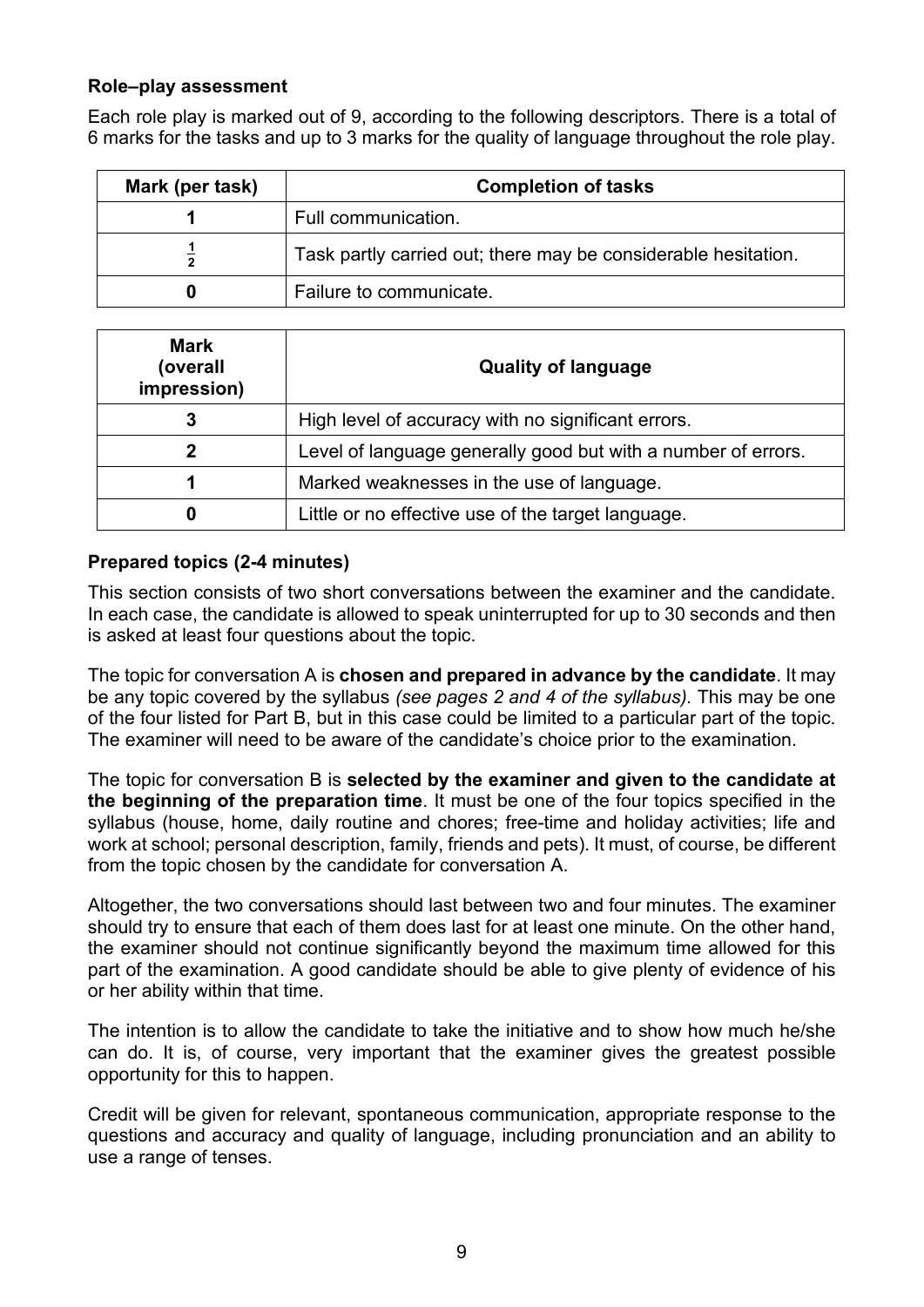Note that the highest marks are given for:

- good communication
- ready response
- wide range of vocabulary
- good pronunciation

Of course, grammatical accuracy matters, and it is essential for good communication; but it is not the principal criterion by which a candidate's performance is judged. The best candidates have plenty to say in answer to the questions and communicate it effectively and convincingly, using a range of tenses.

The following points are important:

- Striking a balance between candidate and examiner contribution is important.
- The examiner should avoid saying too much, but should not allow the whole exercise to become a pupil monologue; the candidate must also demonstrate an ability to respond to the questions.
- As far as possible, the examiner should make sure that questions are open-ended and avoid asking too many questions which require only short answers.
- However, candidates are expected to give natural replies to questions, so their answers need not be in the form of complete sentences, where a short answer is appropriate.
- The examiner should try to extend the candidate as far as possible, by giving him/her the opportunity to explain and justify his/her opinions.

#### **Prepared topic assessment**

Both discussions are marked out of 8, according to the following descriptors.

| <b>Mark</b>  | <b>Descriptor</b>                                                                                                                                                                                                  |
|--------------|--------------------------------------------------------------------------------------------------------------------------------------------------------------------------------------------------------------------|
| 8            | Excellent: a lot of information communicated; good pronunciation and<br>at least a reasonable attempt at intonation; a high level of accuracy; a<br>range of tenses attempted; opinions and justification offered. |
| 7            | Very good communication: ready responses, mainly accurate; a wide<br>range of vocabulary; good pronunciation.                                                                                                      |
| 6            | Good communication: generally ready responses, though with some<br>hesitation and a number of errors; a good range of vocabulary; a<br>reasonable attempt at pronunciation.                                        |
| $4 - 5$      | Satisfactory communication: adequate responses; some hesitation;<br>some significant errors.                                                                                                                       |
| $\mathbf{3}$ | Limited communication: hesitant and probably with serious errors;<br>prompting required.                                                                                                                           |
| $\mathbf{2}$ | Very limited communication: very hesitant, with prompting needed;<br>relatively little accurate usage.                                                                                                             |
| $0 - 1$      | Very weak: little or no communication; not easily understood; much<br>prompting needed.                                                                                                                            |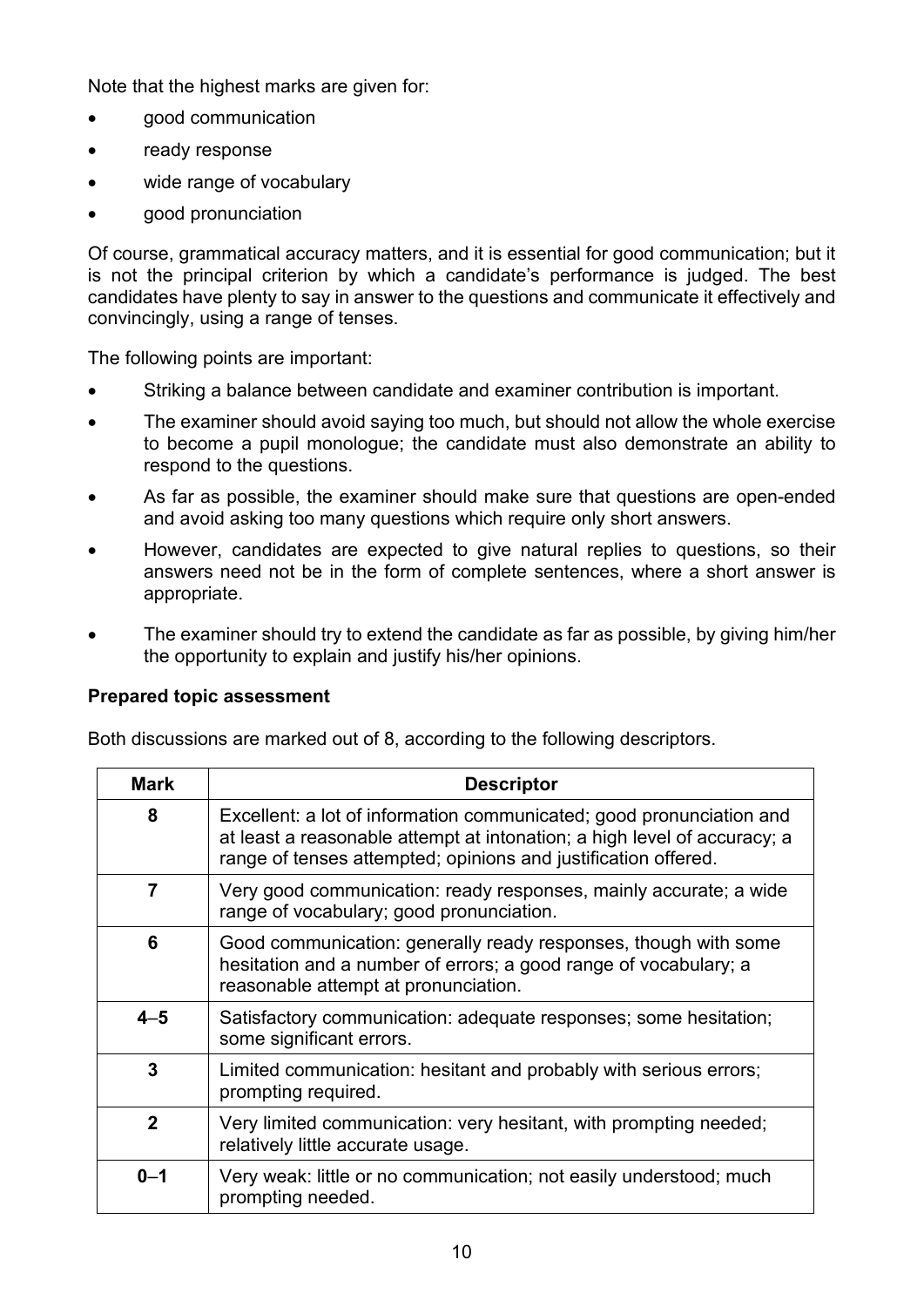### **SPANISH SPEAKING**

### **Level 1**

# **Prepared topics (1-2 minutes each)**

This section consists of two short conversations between the examiner and the candidate. In each case the candidate is allowed to speak uninterrupted for up to 30 seconds and then is asked some specific, spontaneous questions (approximately 3-4) about the topic, bringing the time for the discussion of both topics to a total of 4 minutes.

The topics for both conversations are chosen and prepared in advance by the candidate. They may be any topic covered by the syllabus *(see pages 2 and 4 of the syllabus)* and the examiner will need to be aware of the candidate's choices prior to the examination.

### **Prepared topics assessment**

Both discussions are marked out of 10, according to the following descriptors.

| <b>Mark</b>  | <b>Communication</b>                                       |
|--------------|------------------------------------------------------------|
| 5            | Very good: information presented with confidence.          |
| 4            | Good: a good amount of information conveyed.               |
| 3            | Satisfactory: a reasonable amount of information conveyed. |
| $\mathbf{2}$ | Limited: very simple information conveyed.                 |
|              | Poor: very little information conveyed.                    |
|              | No relevant information conveyed.                          |

| <b>Mark</b> | <b>Accuracy and Quality</b>                                                                                |  |  |  |
|-------------|------------------------------------------------------------------------------------------------------------|--|--|--|
| 5           | Good accent and range of vocabulary; possible errors in more complex<br>language, but generally accurate.  |  |  |  |
| 4           | Some errors, but clear message and generally good pronunciation.                                           |  |  |  |
| 3           | Generally simple answers and frequent errors, but language more accurate<br>than inaccurate.               |  |  |  |
| 2           | limited vocabulary; short, simple sentences; frequent errors;<br>Very<br>comprehension somewhat delayed.   |  |  |  |
|             | Occasional, short phrases; communication often hindered by errors;<br>pronunciation barely understandable. |  |  |  |
|             | No language produced worthy of credit.                                                                     |  |  |  |

**NB: the final mark out of 20 should be scaled up to be out of 25, to have equal weighting with the Listening, Reading and Writing papers, in accordance with the following scale:** 

| $20 = 25$ | $16 = 20$ | $12 = 15$ | $8 = 10$ | $4 = 5$ |
|-----------|-----------|-----------|----------|---------|
| $19 = 24$ | $15 = 19$ | $11 = 14$ | $7 = 9$  | $3 = 4$ |
| $18 = 23$ | $14 = 18$ | $10 = 13$ | $6 = 8$  | $2 = 3$ |
| $17 = 21$ | $13 = 16$ | $9 = 11$  | $5 = 6$  | $1 = 1$ |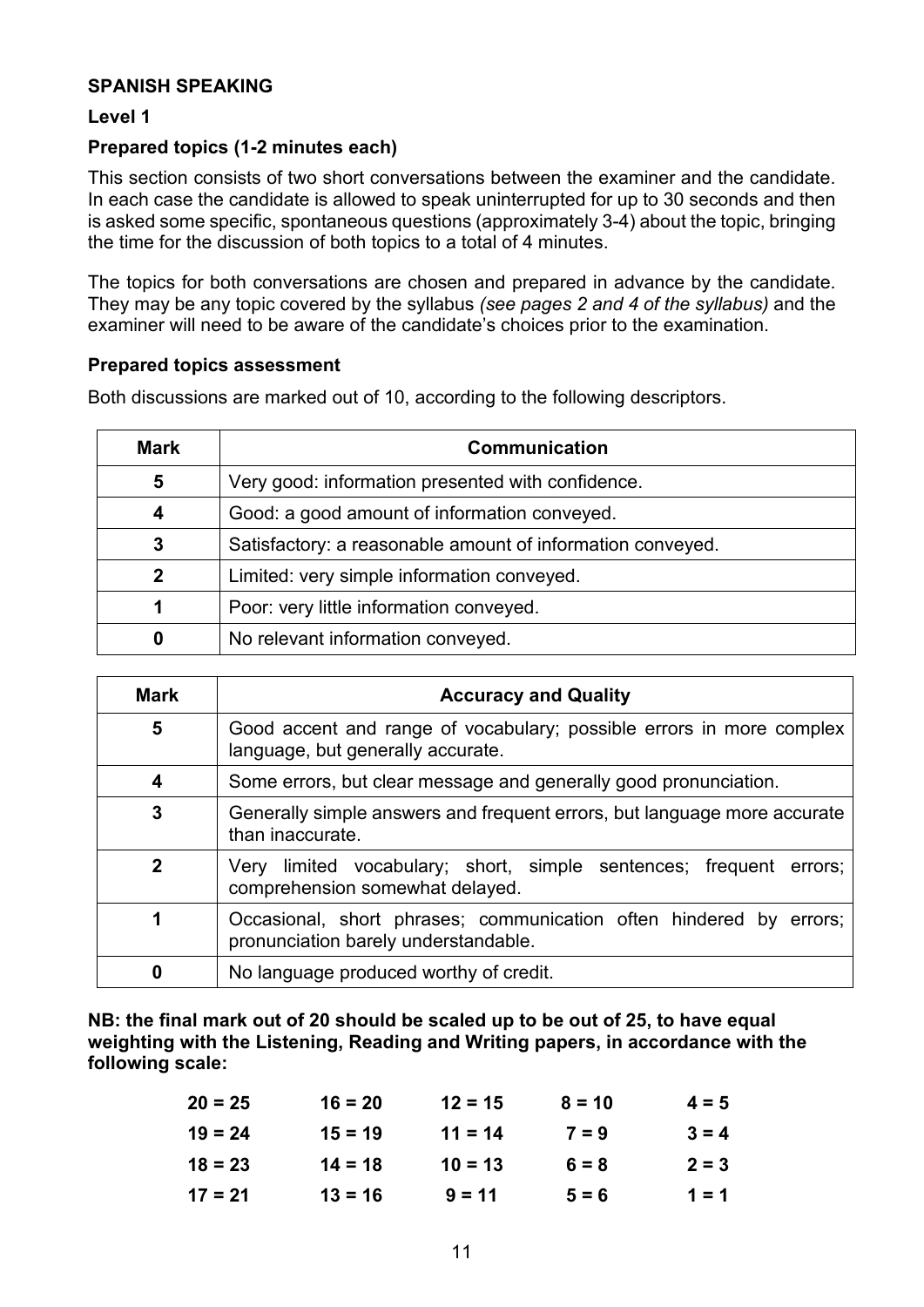# **Level 2**

The examination consists of three sections: a role-play situation; a discussion of one prepared topic and an open, unprepared conversation.

# **Section 1: Role-play situation (about 2 minutes; 9 marks)**

Three role plays are provided, and the examiner must choose any one of them for each candidate. The examiner may distribute the role plays in any order, but should ensure that all three are used more or less equally over the examination session.

The role-play situation requires a candidate to carry out six tasks in the target language, which have been given in English. Candidates should be advised to focus on the role play for at least three of the ten minutes' preparation time.

The role plays may be based on any area of the syllabus, and will be of a transactional or social nature, such as conversations in a shop, at the station, in a café/restaurant etc., or discussing hobbies, school or family etc. with a friend.

The following points are important:

- As in the whole of the speaking test, English should never be used.
- The exercise must be introduced by the examiner in the target language, using the exact wording given in the examiner's script.
- One task in each role play will require the candidate to answer an unprepared question (indicated by the words *Answer the question* on the examination paper).
- The question for the unprepared task must not be rephrased, unless it is clear that the candidate is unable to respond to the original question. However, rephrased questions must not change the nature of the task set.
- Responses to the unprepared question will be open-ended, and therefore a range of appropriate answers will be acceptable. Full sentences in response to the unprepared question are not expected and the full mark can be given for an answer consisting of a short phrase or a single word, if appropriate.
- Each task must be carried out in full. If the candidate is unable to respond to one of the tasks set (including the unprepared question), the examiner should proceed to the next task.
- If there has been considerable hesitation, a maximum of  $\frac{1}{2}$  a mark is to be awarded for the task.
- If a candidate requests a repeat, using appropriate language, and then answers promptly and correctly, he/she should not be penalised.
- The mark scheme states that minor errors are to be tolerated. These might include, for example, an incorrect adjectival agreement or an imprecise verb form. Provided that full communication is achieved and there is no confusion, a candidate should not be penalised for such errors.
- Examiners should trust their own judgement and, if in doubt, be generous towards the candidate.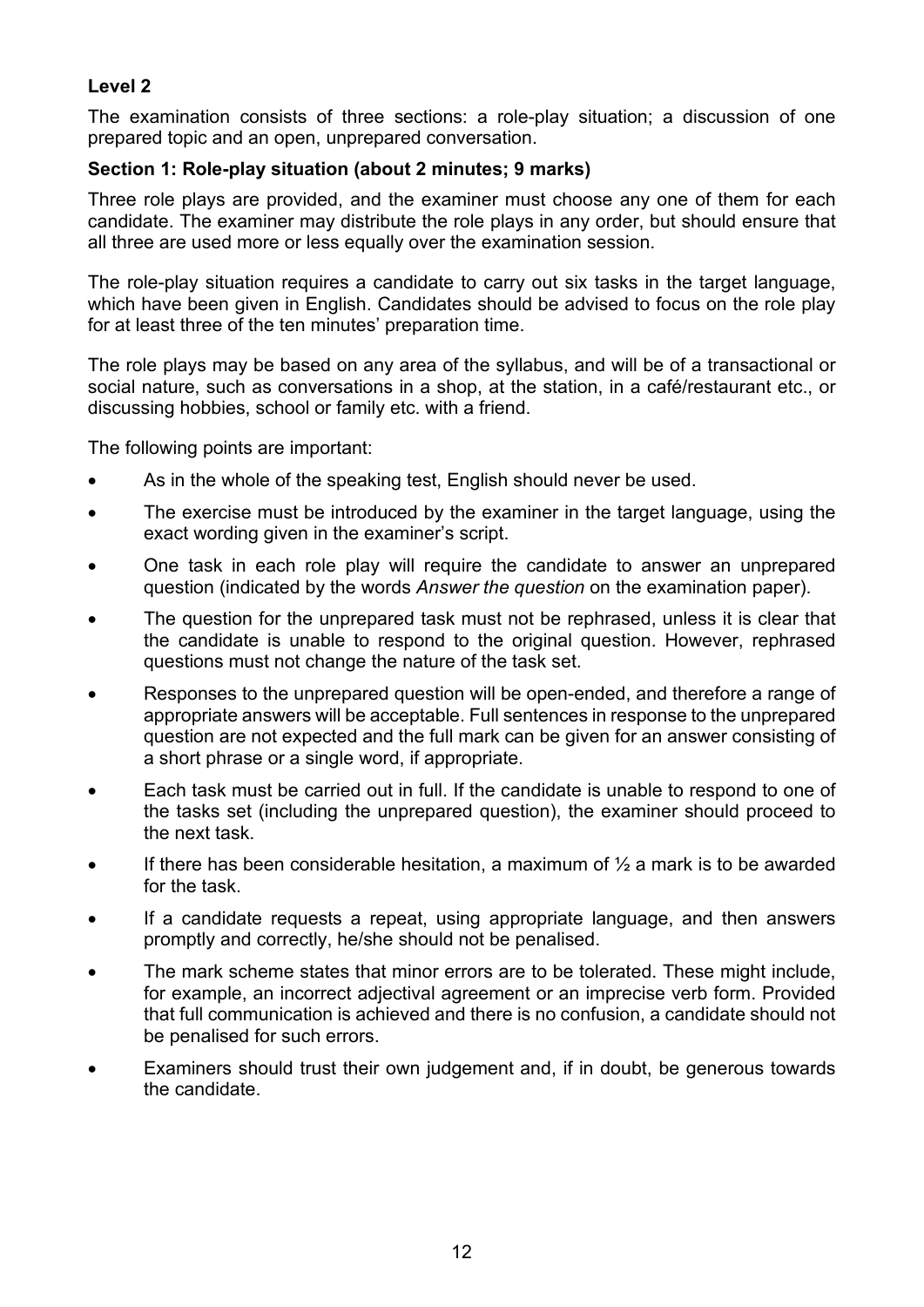# **Role–play assesment**

Each role play is marked out of 9, according to the following descriptors. There is a total of 6 marks for the tasks and up to 3 marks for the quality of language throughout the role play.

| Mark (per task) | <b>Completion of tasks</b>                                     |
|-----------------|----------------------------------------------------------------|
|                 | Full communication.                                            |
|                 | Task partly carried out; there may be considerable hesitation. |
| 0               | Failure to communicate.                                        |

| <b>Mark</b><br>(overall impression) | <b>Quality of language</b>                                    |
|-------------------------------------|---------------------------------------------------------------|
|                                     | High level of accuracy with no significant errors.            |
|                                     | Level of language generally good but with a number of errors. |
|                                     | Marked weaknesses in the use of language.                     |
| U                                   | Little or no effective use of the target language.            |

# **Section 2: Prepared topic (about 2 minutes; 8 marks)**

This section consists of a short conversation between the examiner and the candidate.

The topic for discussion is chosen and prepared in advance by the candidate. It may be any topic covered by the syllabus *(see pages 2 and 5 of the syllabus)*. The examiner will need to be aware of the candidate's choice prior to the examination.

At the start of this section, the examiner should ask the candidate to introduce the topic in the target language.

The candidate is then allowed up to 30 seconds to speak without interruption, to show what he/she can do. After 30 seconds, the examiner must intervene to ask at least four questions on the topic during the course of the two minutes.

Credit will be given for relevant, spontaneous communication, appropriate response to the questions and accuracy and quality of language, including pronunciation and an ability to use the present and near future tenses. The examiner should therefore ensure candidates are given the opportunity to demonstrate knowledge of the near future tense, as well as the present tense.

The examiner should not continue significantly beyond the maximum time allowed for this part of the examination, to allow ample time for the final section.

# **Section 3: Open Conversation (about 2 minutes; 8 marks)**

This section consists of an open, spontaneous and unprepared discussion of any/all of the topics listed in Level 1, which should not overlap with the prepared topic.

The Open Conversation should last the stipulated two minutes for each candidate. With weaker candidates, it may be appropriate to cover a wider range of topics at a more superficial level, but a more able candidate should be able to explore one or two topics in greater depth.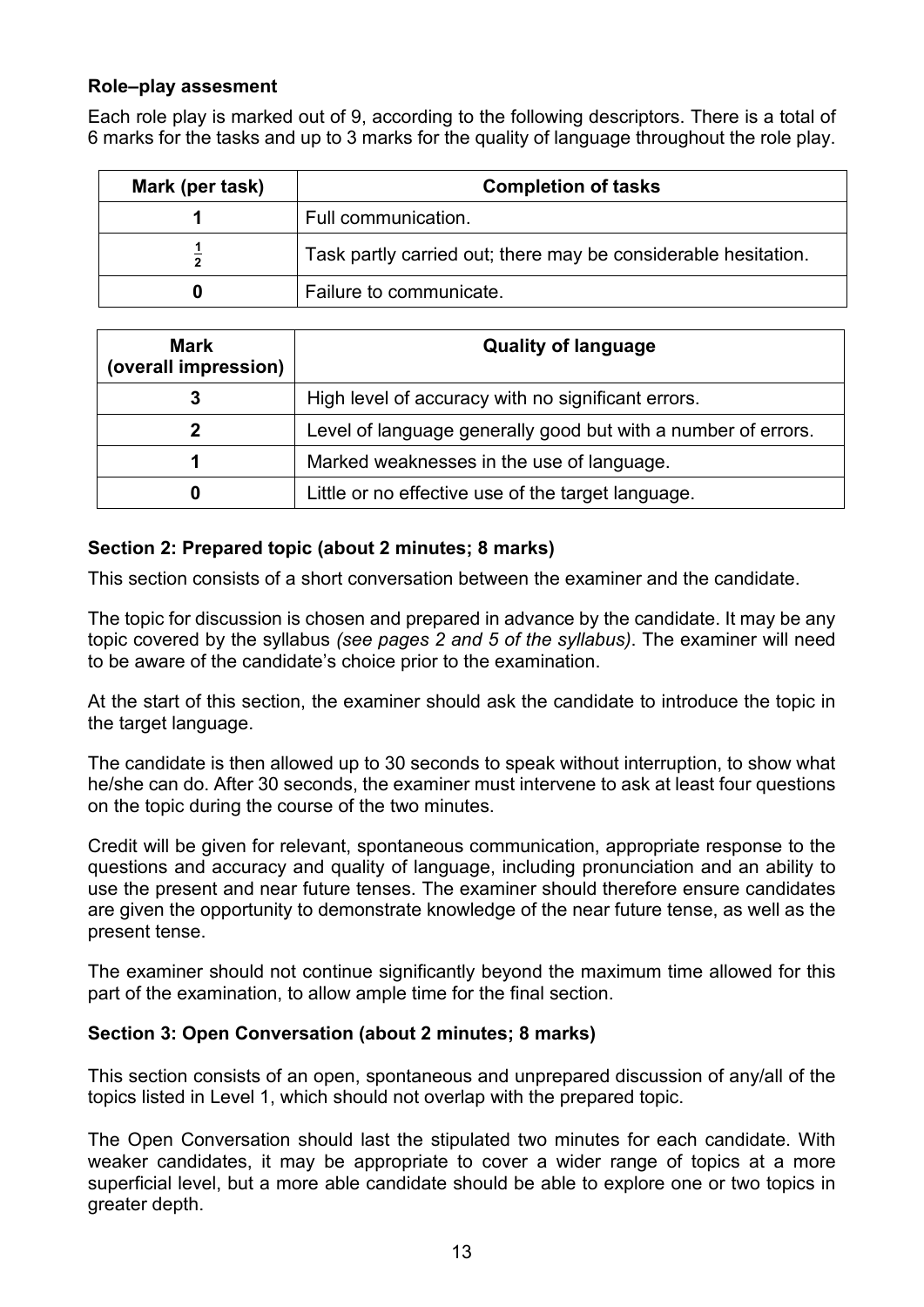It can be helpful to ease the candidate into the Open Conversation by asking a general 'starter' question relating to a particular topic, for example: 'Tell me a little about your family …' and allowing him/her to lead the direction of the conversation.

Examiners are encouraged to enable candidates to demonstrate a range of vocabulary and grammar, to develop their responses and to show their fluency and knowledge of the language (including the present and near future tenses for access to the highest marks).

Note that the highest marks are given for:

- good communication
- ready responses
- wide range of vocabulary
- good pronunciation

Of course, grammatical accuracy matters, and it is essential for good communication, but it is not the principal criterion by which a candidate's performance is judged. The best candidates have plenty to say in answer to the questions and communicate it effectively and convincingly, using a range of tenses.

For **both sections 2 and 3**, the following points are important:

- Striking a balance between candidate and examiner contribution is important.
- The examiner should avoid saying too much, but should not allow the whole exercise to become a pupil monologue; the candidate must also demonstrate an ability to respond to the questions.
- As far as possible, the examiner should make sure that questions are open-ended and avoid asking too many questions which require only short answers.
- However, candidates are expected to give natural replies to questions, so their answers need not be in the form of complete sentences, where a short answer is appropriate.
- The examiner should try to extend the candidate as far as possible, by giving him/her the opportunity to explain and justify his/her opinions.